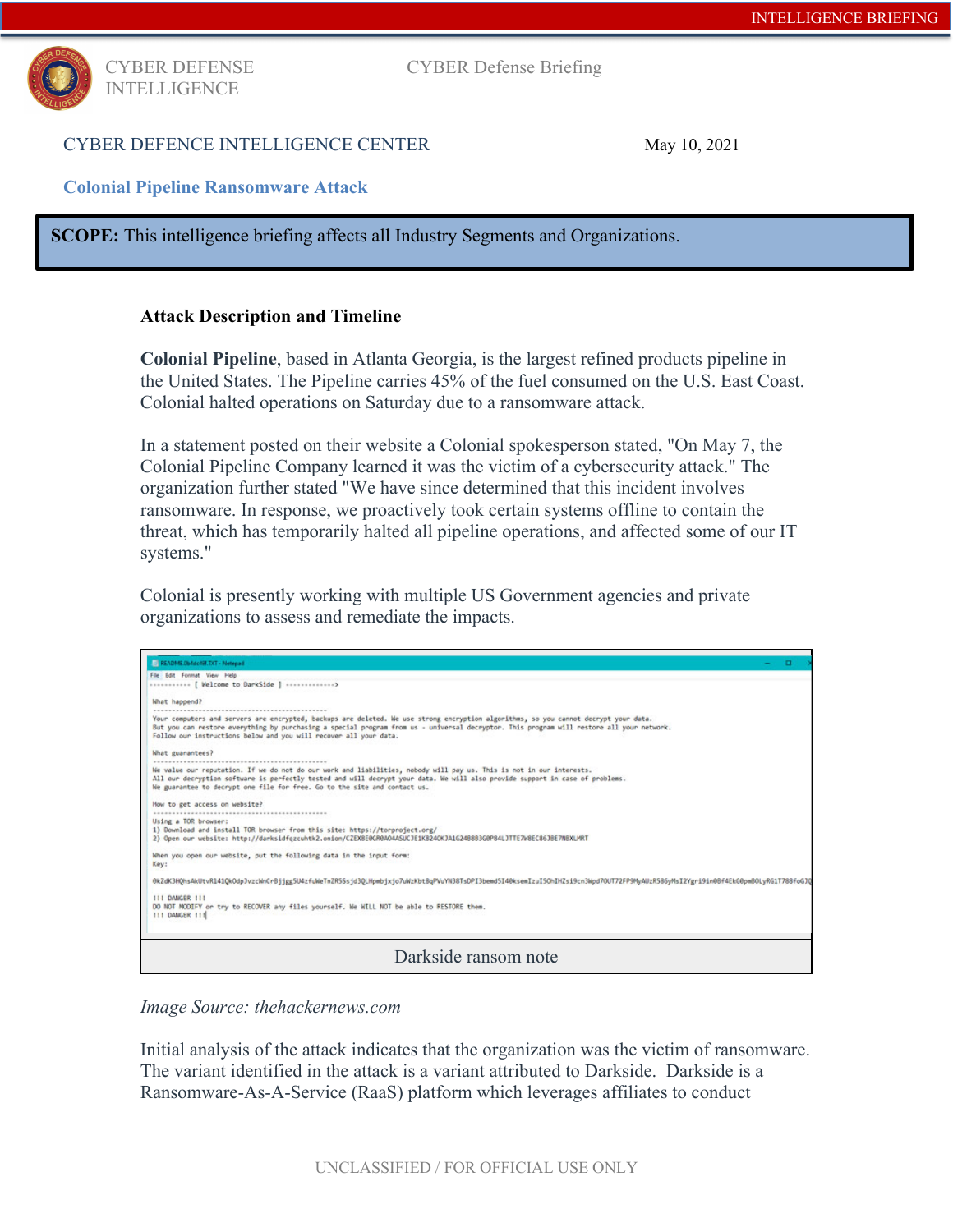

INTELLIGENCE

ransomware campaigns. They are believed to be a Russian Cybercriminal Gang (not believed to be state sponsored).

## **Attack Methodology**

*Darkside Summary*

- A new variant of Darkside was discovered in August 2020
- Darkside targets English-speaking countries, it also actively avoids impacting former Soviet-bloc countries
- The operators of Darkside state that they do not attack hospitals, hospices, schools, universities, non-profit organizations, or government agencies
- The new variant uses Salsa 20 with the custom matrix and RSA-1024 encryption algorithms
- Their typical ransoms range from \$200,000 to \$2,000,000
- Darkside is a "double-extortion variant that will exfiltrate and publish victim data to increase the pressure on payment.
- The new variant is the fastest encrypting ransomware found to date, allowing it to inflict maximum damage in a short period even when discovered.

Upon infecting a system Darkside attempts to escalate privileges to Admin by bypassing UAC via the COM interface. Unpatched Windows 10 systems will not prompt the user to approve the change and allow the escalation of privilege.

Once the privileges have been escalated the ransomware conducts a local check against 17 former Soviet-bloc countries. This allows them to avoid attacking Russian and Russian allied countries.

Once started the ransomware creates a Log file which dictates the ransomware actions. It also implements numerous actions aimed at minimizing detection. These include emptying the recycle bin, uninstalling services including VSS which disables shadow copies. It then deletes any existing shadow copies by utilizing PowerShell.

Once all shadow copies have been deleted, the ransomware disables other services so that it has full access to users' files. It leaves all files related to TeamViewer to allow for access at a later time.

The ransomware then begins encrypting the users' files using the SALSA20 Algorithm and an RSA-1024 key. Each encrypted file has a unique identifier appended to it. It specifically whitelists specific files and folders, so it doesn't limit its own operations. It appears to then exfiltrate the files and leave a ransom note for the user.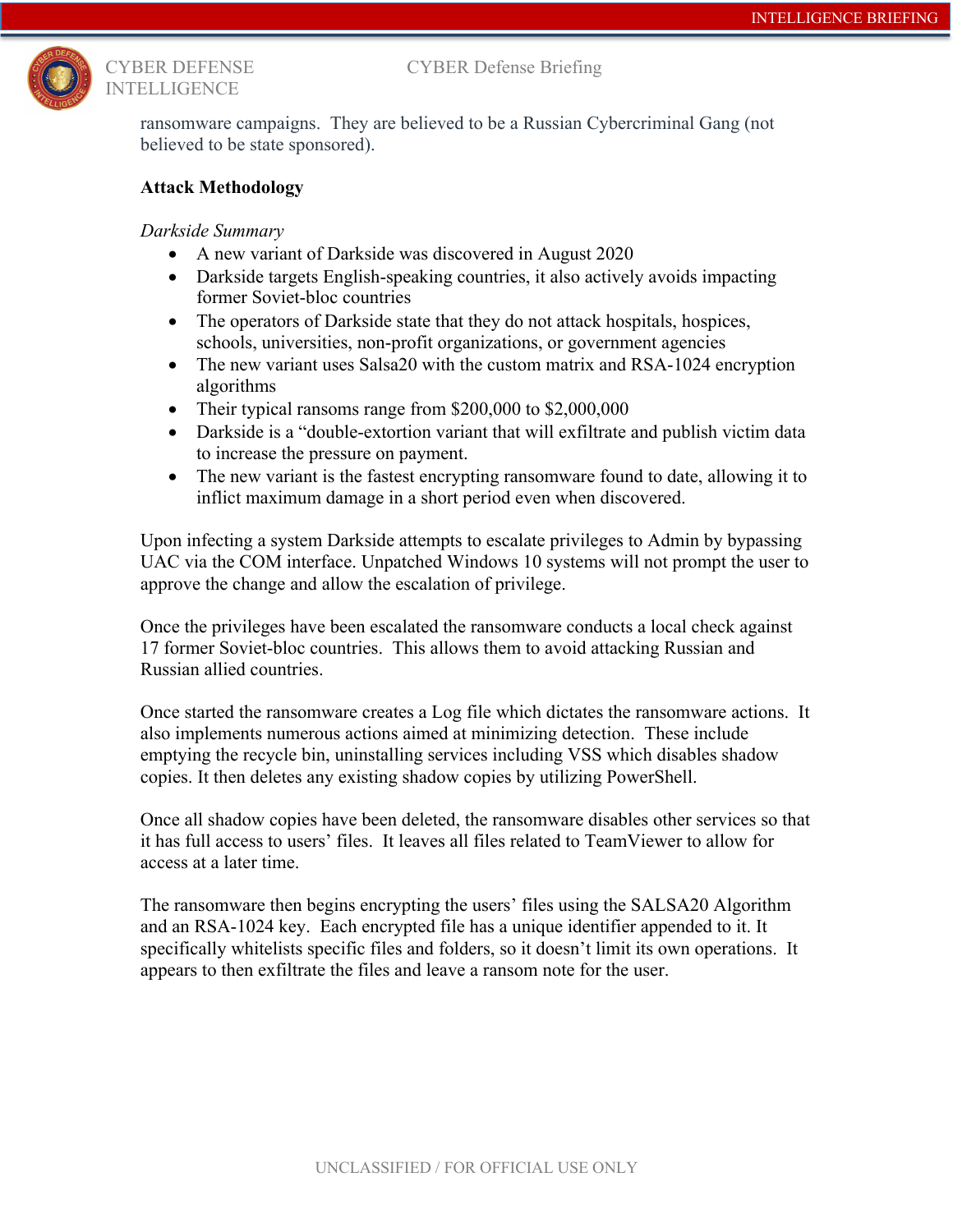

### **Impacts**

Damage from the attack is still being assessed but will have large impacts on the US economy and will result in short-term fuel shortages in the eastern United States. In addition to these impacts, the Ransomware's use of Double-Extortion could result in sensitive Colonial Pipeline data being posted to the Darkweb on the Darkside shame site.

### **Actions**

Protection from attacks like the Colonial Pipeline ransomware attack involve many dimensions of a well-run security program. A strong security program combined with a solid security architecture will increase the likelihood that an attack such as this can be prevented, and at minimum, discovered quickly. This will allow prompt attention by security personnel and reduce the incident's impact without relying solely on an observant employee.

- Implement a strong **vulnerability management** and **patching process** to ensure that inherent weaknesses in systems and devices are identified, analyzed, and closed.
- Maintain all operating systems and software at active and vendor-supported versions.
- Deploy **next-gen Endpoint protection** that not only identifies resident and dormant viruses and malware during system scans, but also stops actions taken by executables when they execute in memory.
- Design a **"Defense-in-depth" architecture** which leverages tools that provide "intelligent overlap" in their detection and protection capabilities including systems that address the monitoring of the SCADA system if you operate an ICS platform.
- Ensure that passwords meet complexity, length and management requirements, especially in systems which do not support multi-factor authentication.
- Isolate the OT Network from the Internet by architecting an **effective "Air-Gap"** between the Internet and the Control Systems that leverages **VPN** (Virtual Private Network) and **Zero-trust Technologies** as well as **multi-factor authentication** technologies. SCADA employees should have to traverse multiple gateways with different credentials prior to OT access.
- **Limit and tightly control Remote Access** by using strong authentication controls and limiting access to the system from specific IP Addresses and locations, and disable RDP (Remote Desktop Protocol) where possible.
- **Utilize advanced cyber tools** that prevent the entry of malware into the OT environment such as **"Content Disarmament and Reconstruction" tools.**
- Implement a strong **monitoring and auditing capability** that gathers telemetry from systems and devices and can correlate events into alerts.
- Ensure that your vendors have a strong security program by implementing a **vendor management process** that assesses and audits vendors' security capabilities and actions.